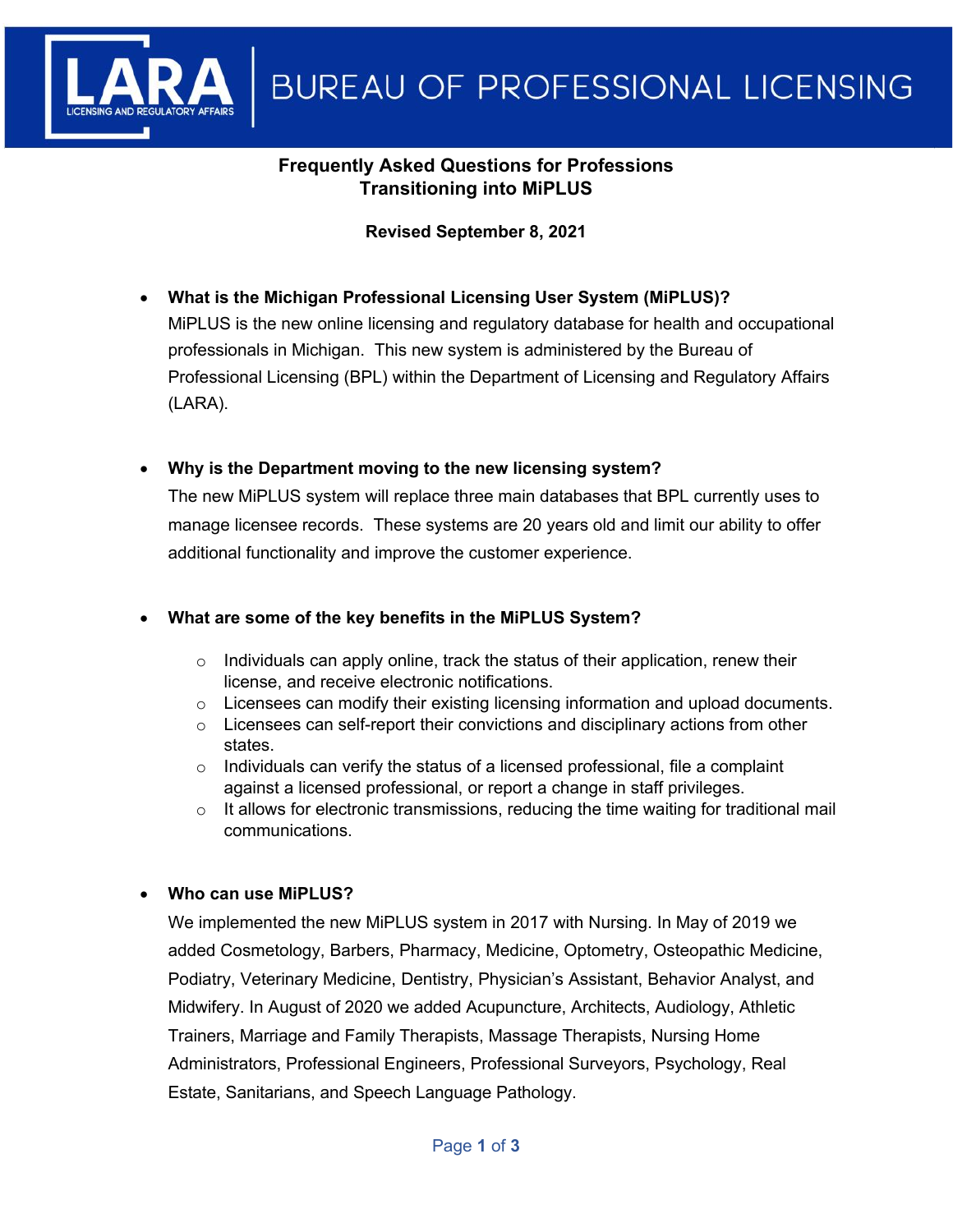Now, in **October** of 2021 we are adding:

- o Accountancy
- o Appraisal Management Companies
- o Appraisers
- o Chiropractic
- o Collection Agencies
- o Counseling
- o Hearing Aid Dealers
- o Landscape Architects
- o Occupational Therapy
- o Personnel Agencies
- o Physical Therapy
- o Respiratory Care
- o Social Work
- **Will there be a period of time when the state won't be able to process licenses?** Yes. In order to allow time for the migration of licensing records from the old system into the new system, our office will be unable to process license applications, license renewals, or changes to licenses between **September 17, 2021 and October 5, 2021.** If your profession currently has a paper application process, we will continue to accept paper applications through **October 1, 2021.** However, please keep in mind that we will not be able to process any paper applications received between **September 17, 2021 and October 5, 2021.** These applications will have to be hand entered by BPL staff into the new system. As a result, it may take longer than usual to process paper applications submitted after that time period.

#### • **Can I register my account in MiPLUS before October 4, 2021?**

If your profession is moving to MiPLUS as part of Phase 4, please DO NOT attempt to register an account in the system before **October 5, 2021**. Doing this will negatively impact the time it takes you to renew your license and will likely require that you call us for assistance before you are able to complete the renewal process online.

#### • **Will license verifications be available during this time period?**

We will be able to perform license verification between **September 17, 2021 and October 5, 2021** as staff will have limited "view only" access to records. Our Verify a License web page will be available during this time, however, the information on this site will only be current through September 17, 2021. It will not be updated between September 17, 2021 and October 5, 2021. Disciplinary actions during this time will be posted in a separate link on the Verify a License web page.